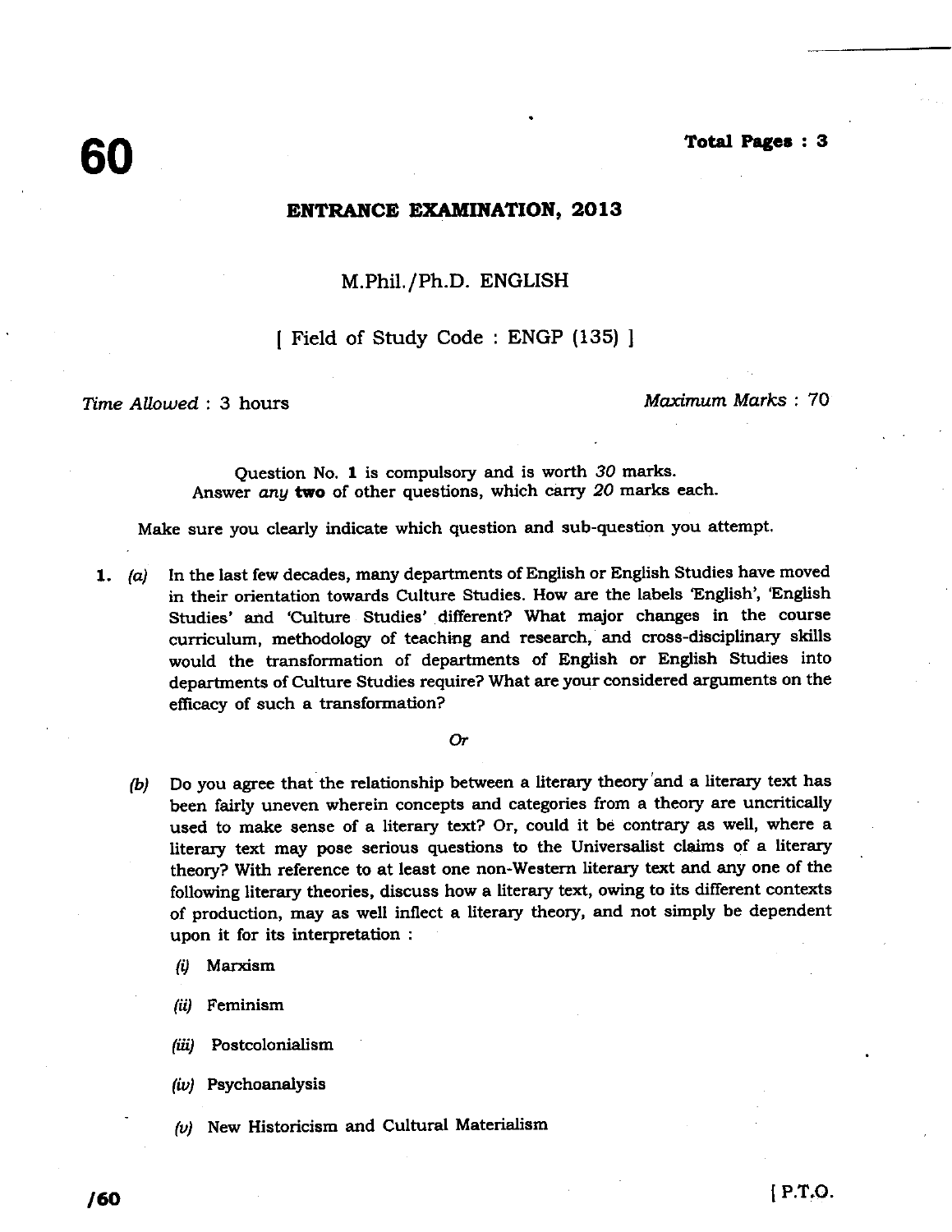**2. Examine at least one text that** you may have **read to discuss how any one of the following** literary forms **has undergone expansion of its generic boundaries**, **adopted cross**-**generic properties**, **or given way to new subgenres in the contemporary period**

**w was seen the second was seen to the communication of the second and the second and the second of the second of the second of the second of the second of the second of the second of the second of the second of the second** 

- **(a) Novel**
- (b) Drama
- (c) Poetry
- 3. How relevant is the study **of `classical**' theories to the study of contemporary literature and culture? Write your answer with reference to at least one contemporary text and any one of the following 'classical' theoretical texts :
	- $(a)$  Plato's—The Republic
	- (b) Aristotle's-Poetics
	- (c) Longinus's-On *the* Sublime
	- (d) Abhinavagupta's-Abhinavabharati
	- (e) Anandavardhana's-Dhvanyaloka
- 4.  $(a)$  What do you understand by a 'semiotic' analysis of a discourse—literary or otherwise? Take up a text of your choice and show how you can look at that text as a `semiotic' universe of signification.

#### Or

- (b) Do you think that a semiotic understanding of cultural/ literary discourses can offer us radical possibilities of thinking the ethicopolitical concerns of our times in a new way? Show why.
- 5. (a) "The introduction of Dalit testimonies as historical narratives of experience is a way of introducing counterviews on the caste system." Discuss.

Or

- (b) "Lived experience is not about freedom of experience but about the lack of freedom in an experience." Critically discuss this statement in the context of marginal literatures.
- 6.  $(a)$  "It seems to me that the best art is political and you ought to be able to make it unquestionably political and irrevocably beautiful at the same time." Justify this observation by Toni Morrison in *Rootedness : The ancestor as foundation* with an examination of four African-American novels.<br> **/60** 2 [ P.T.O. examination of four African-American novels.